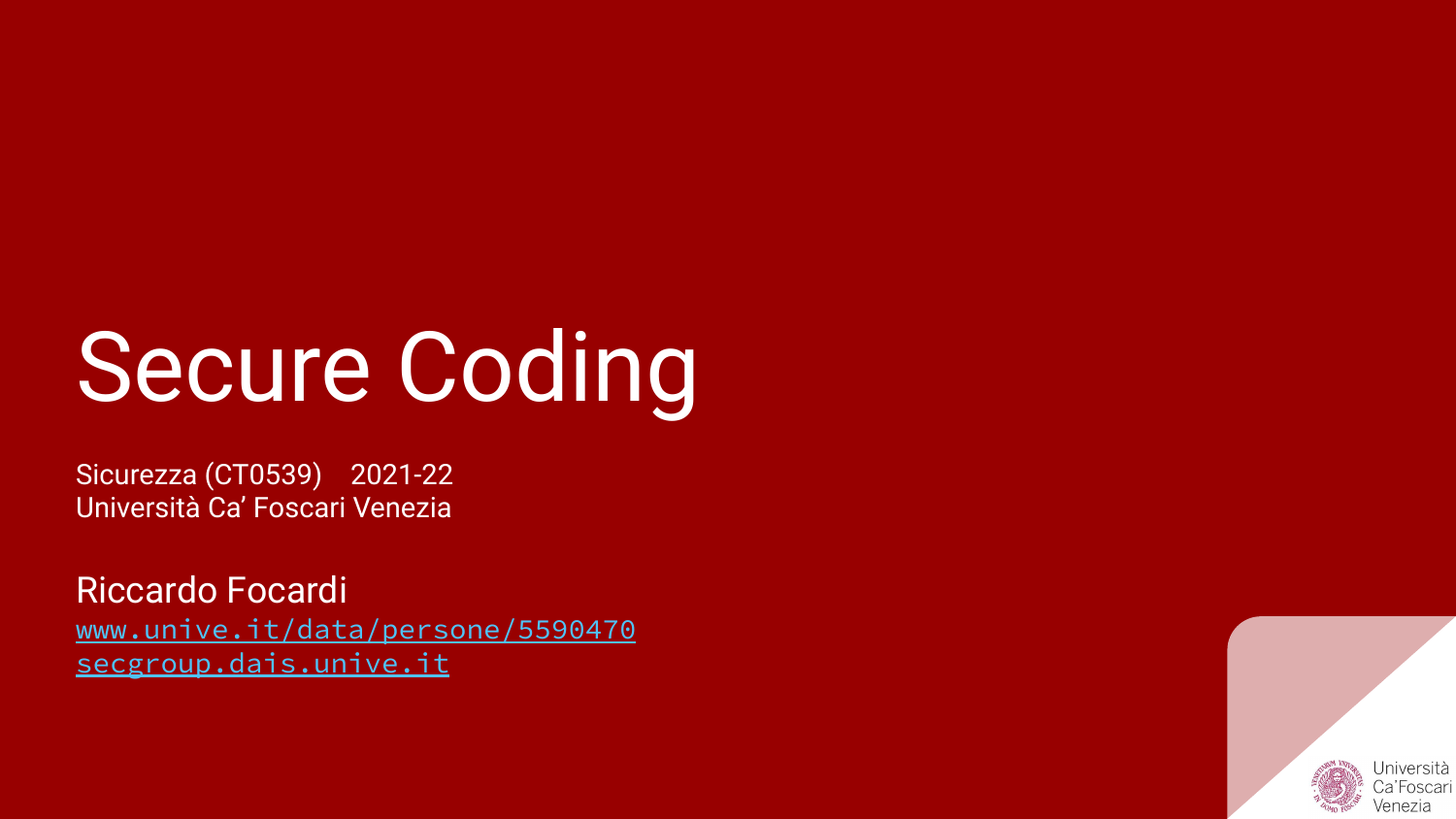# **Motivation**

Programming languages can be **unsafe**, especially when they allow for low-level access to memory

Languages such as C are particularly unsafe and require great attention from programmers but **any** programming language exhibits unsafe behaviours

We discuss how to write **safe** and **secure** programs in C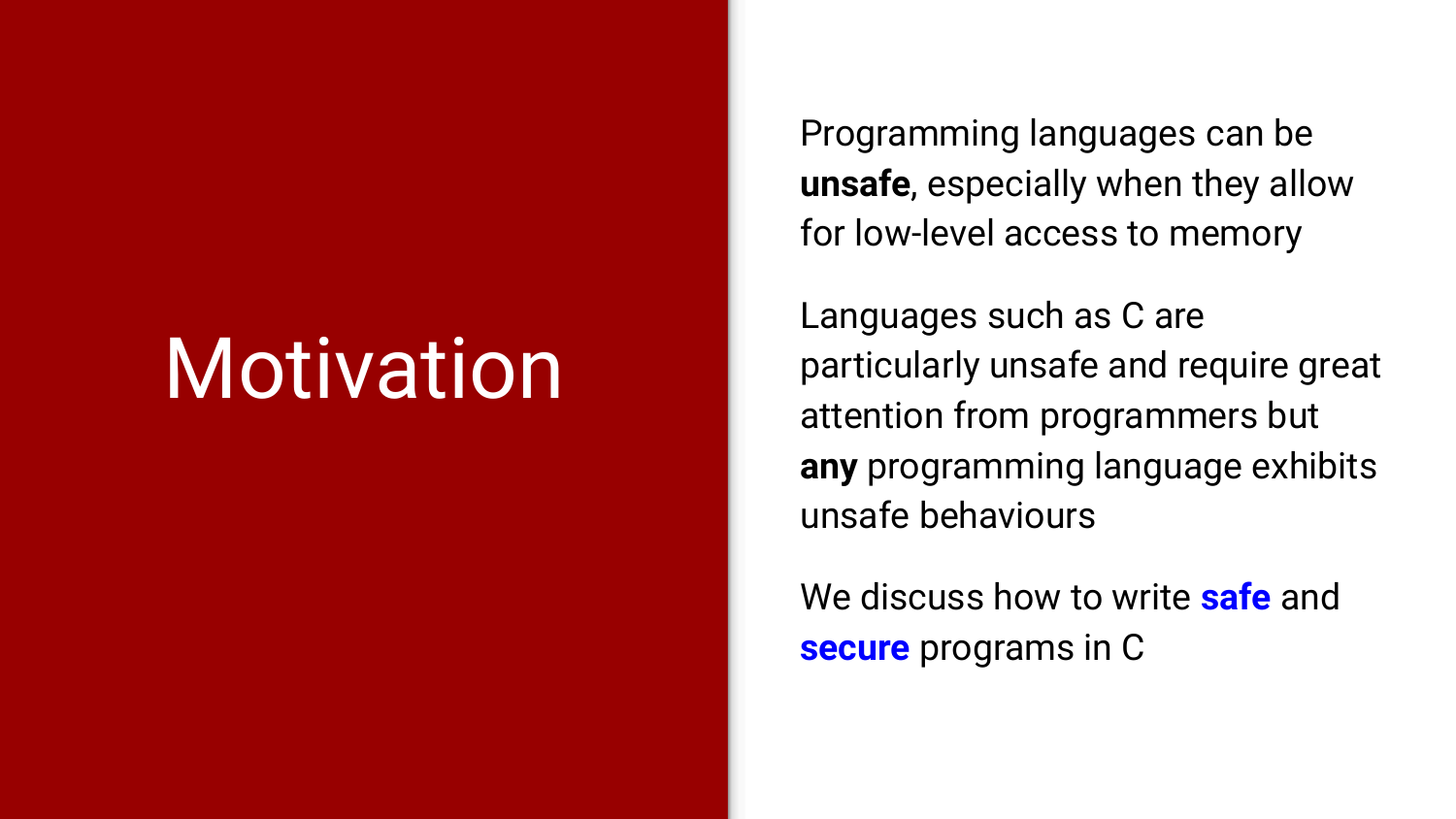#### **Standards**

#### [ISO/IEC TS 17961](https://www.iso.org/standard/61134.html): establishes baseline requirements for **analyzers** and **compilers**

All requirements can be enforced by static analysis (**compile time**)

⇒ Discover **coding errors** without too many false positives

Has been applied in non-uniform, ad-hoc manners by different vendors

#### The [SEI CERT C Coding Standard](https://wiki.sei.cmu.edu/confluence/display/c/SEI+CERT+C+Coding+Standard)

provides **rules** and **recommendation** from the security coding community

- **Rules** provide normative **requirements** for code
- **Recommendations** provide **guidance** to improve code **safety**, **reliability**, and **security**

 $\Rightarrow$  Freely available!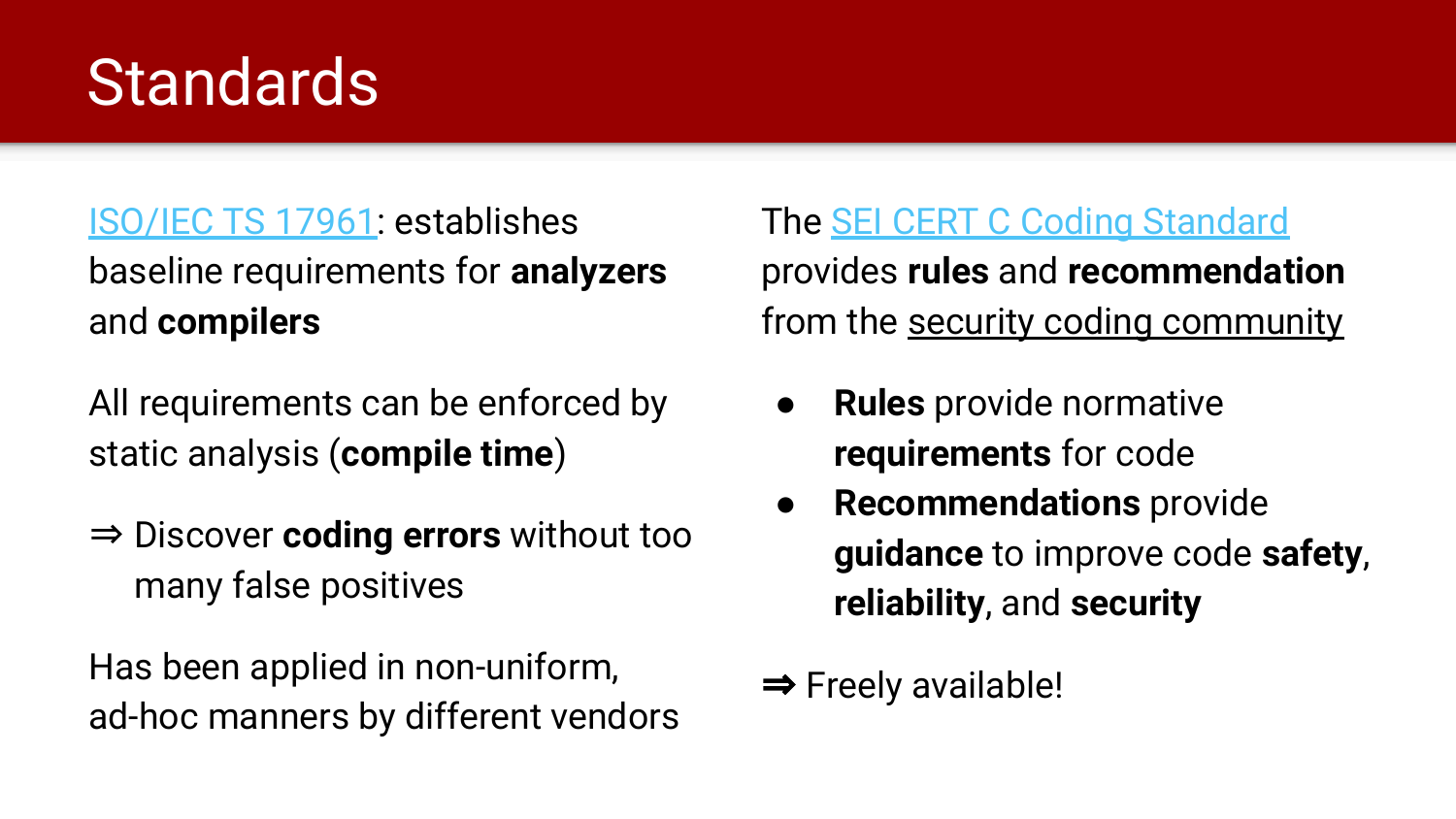### Tools and incompleteness

Manual inspection of code is only possible for small programs

**Static analysis tools** are necessary for real-world applications

Properties that depend control-flow are in general **undecidable**, so static analysis tools cannot be 100% precise (cf. *halting* theorem)

**False negative**: failure to report a flaw

**False positive**: report nonexisting flaw

What is preferable?

False negatives should be avoided (insecure code). Tools try to *err on the safe side* giving false positives

⇒ however, too many false positives make programming hard!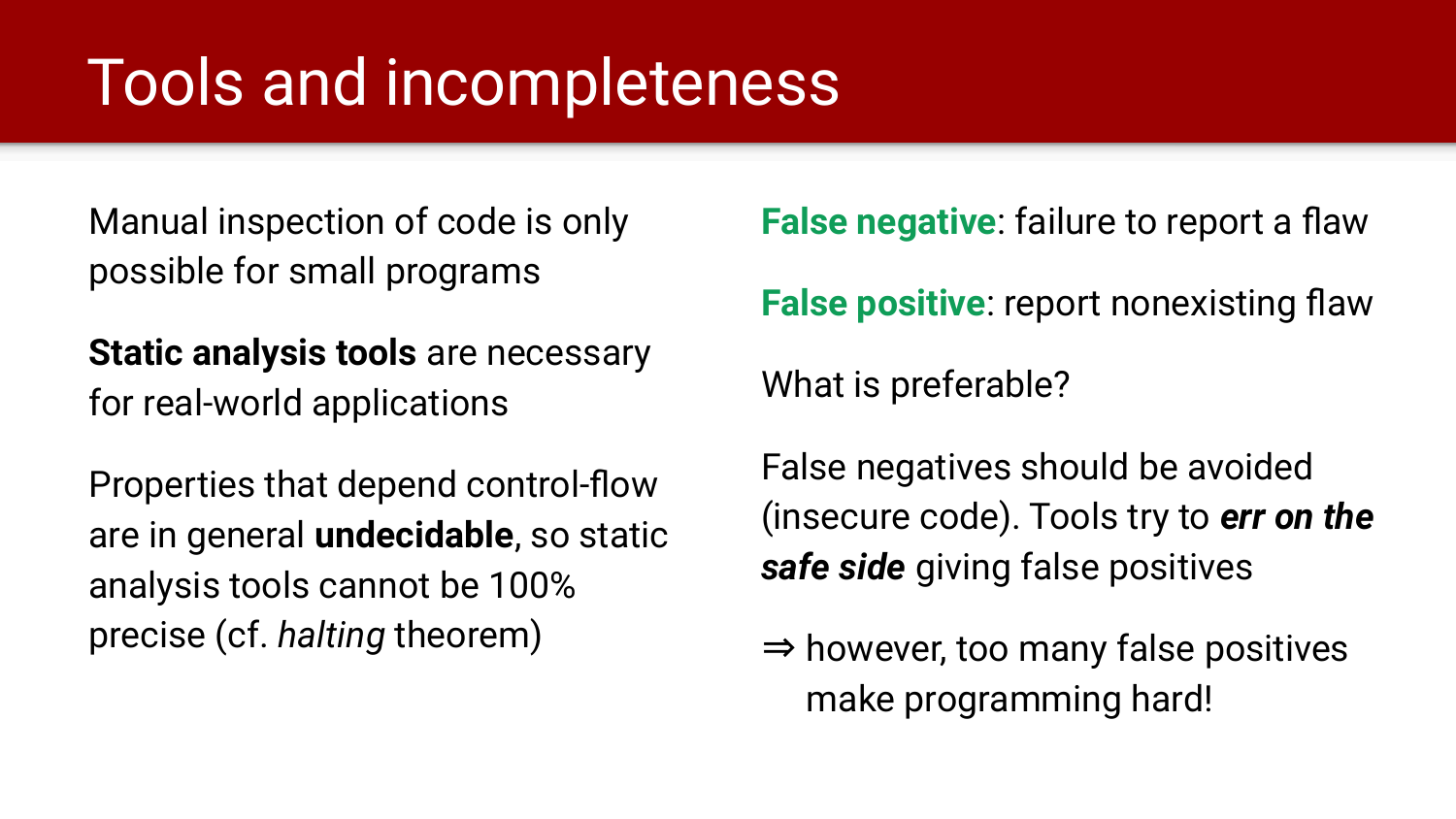### Sound / Complete analysis

**Sound**: bad programs are all rejected, i.e., no false negatives (good programs might be rejected) **Complete**: no good program is rejected, i.e., no false positives (bad programs might be accepted)



#### **False Positives**

**Goal**: sound and complete for simple, syntactic rules. Otherwise, sound minimizing false positives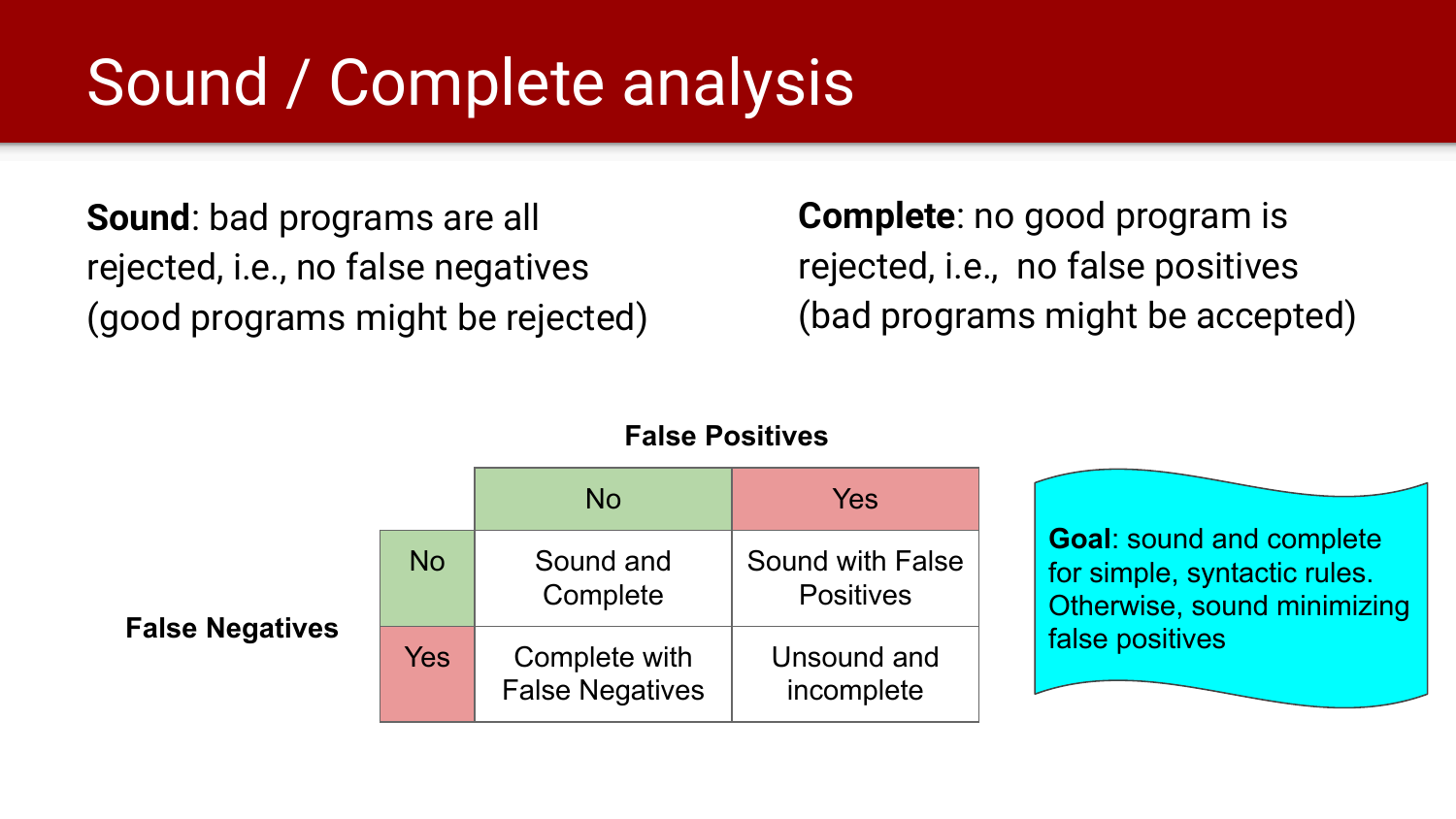### Taint analysis

Determines which values coming from program inputs can **influence** values used in a **risky** operation

**Tainted source**: Any source of external data that could be controlled by an attacker

**Tainted value**: Value derived or computed from a **tanited source** and has not been properly *sanitized*

**Restricted sink**: An argument of a function that is required to be in a *restricted* domain

Many library functions in C have restricted sinks

**Example**: strings are usually required to be NULL terminated. If not the function will **access subsequent memory**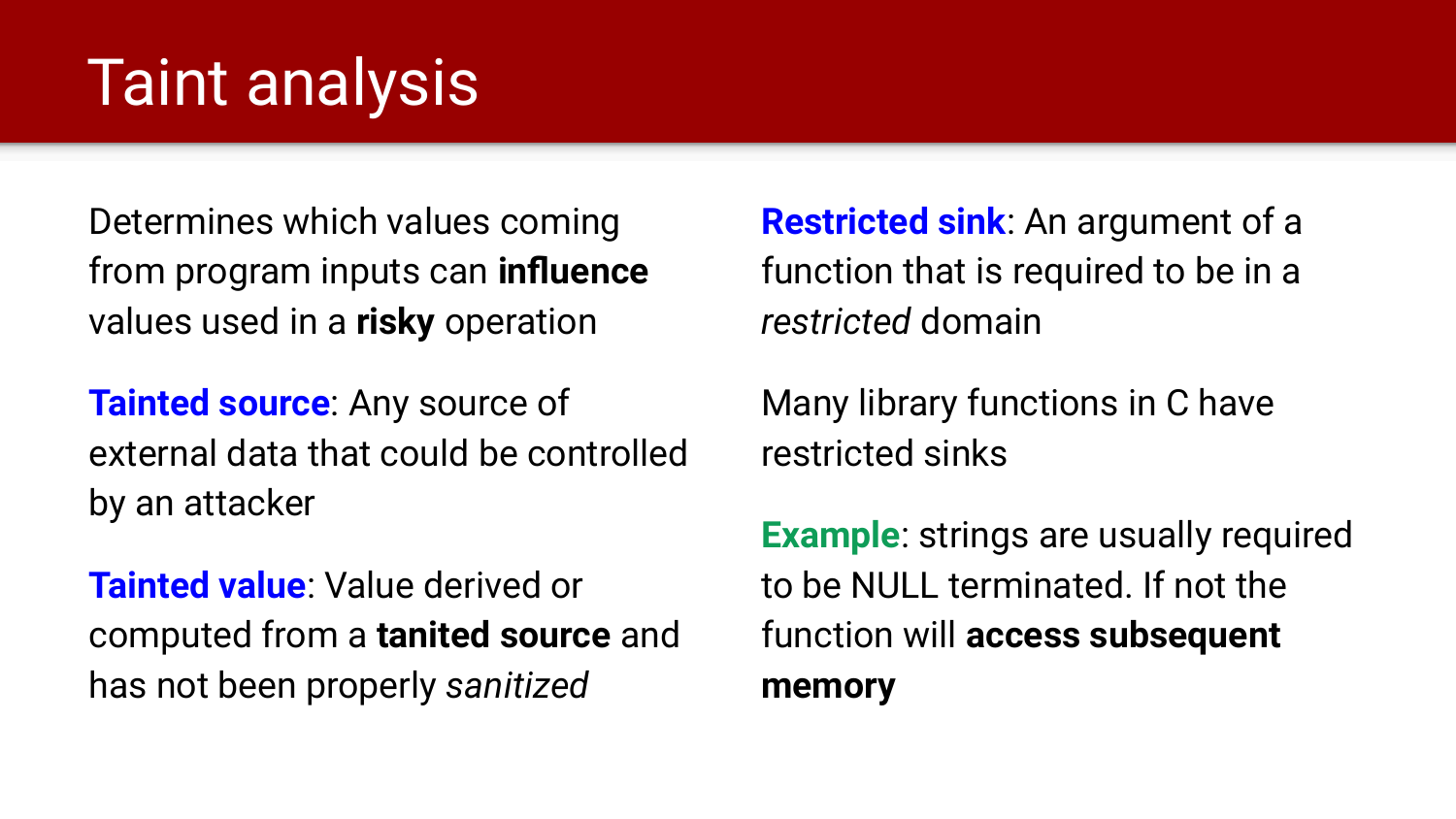# Taint propagation

Taint is **propagated** through operations from operands to results unless the operation itself imposes **constraints** on the value of its result

#### **Examples**:

strcpy(s1,s2): copies s2 in s1

strcat(s1,s2): appends s2 to s1

⇒ if s2 is tainted, also s1 is tainted

Propagation can be **complex**: taint of one sort can propagate as taint of a different sort

**Example 1**: strlen if the string is not NULL-terminated

**Example 2**: An exit condition of a loop based on a tainted value taints all the values of variables modified in the loop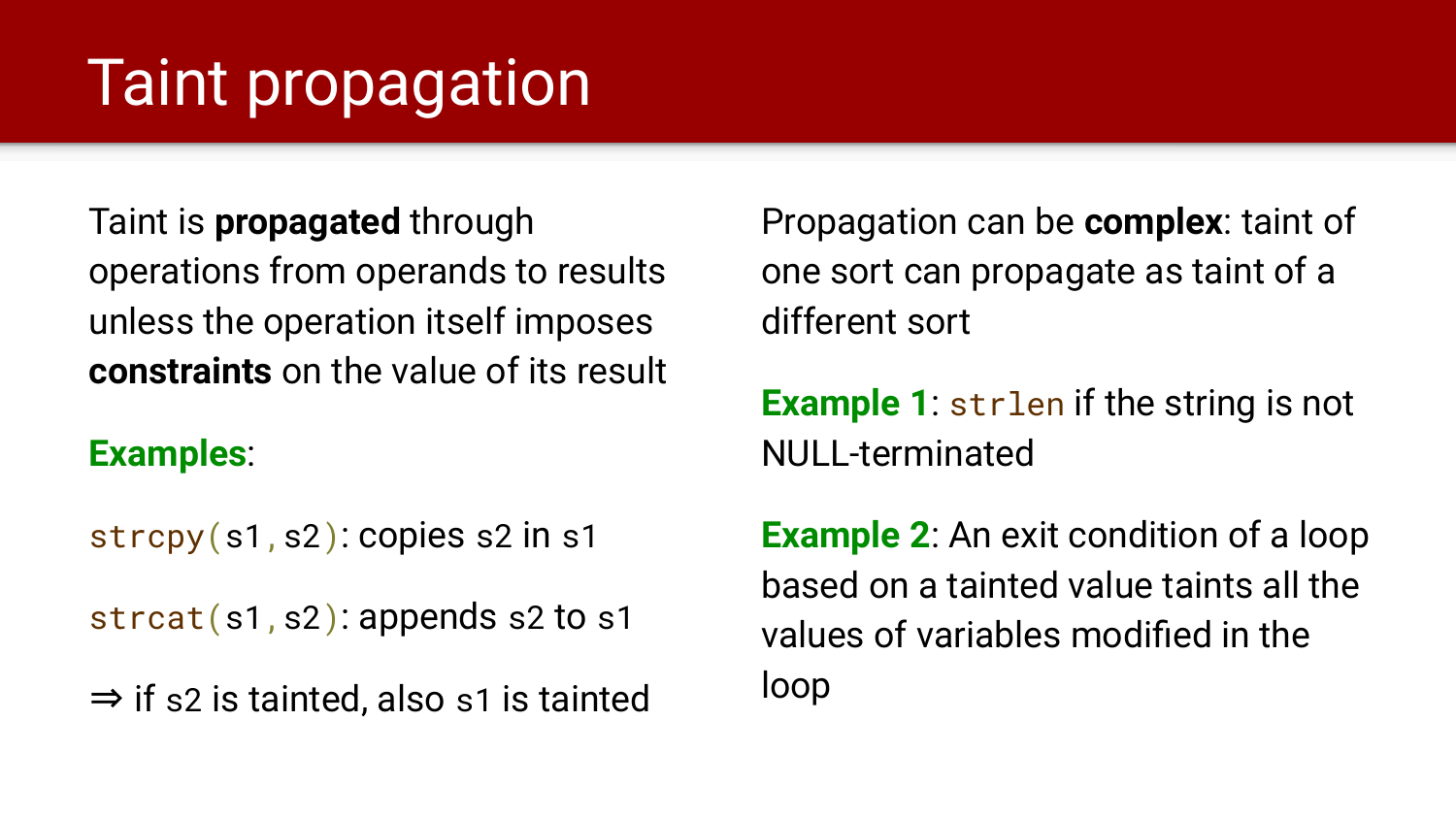### Taint propagation: example

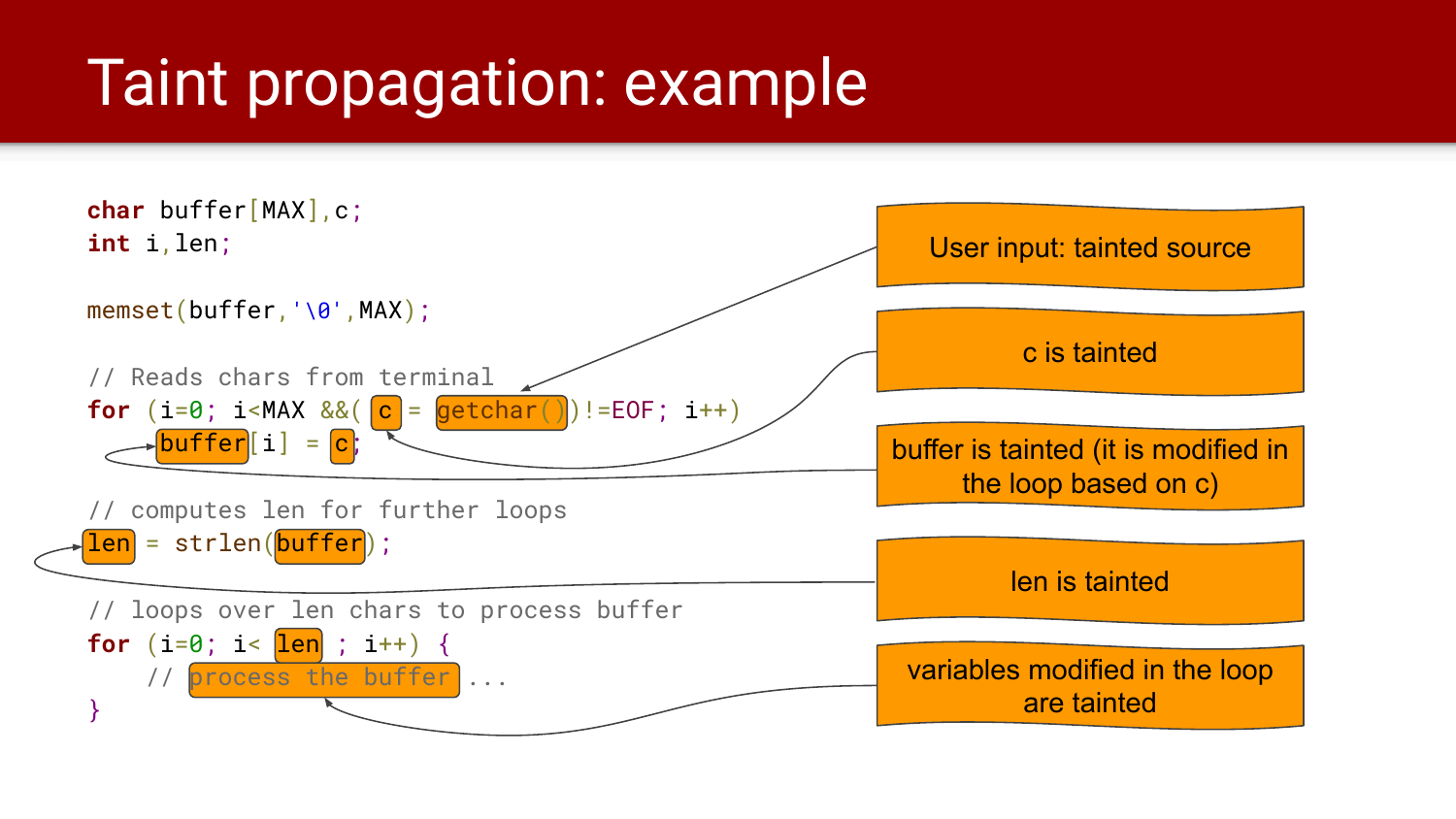### Taint propagation: example

An **off-by-one bug** in the first loop makes buffer non NULL-terminated in case of an input of MAX characters, which **propagates** over all tainted variables!

```
memset(buffer,'\0',MAX); // zeroes the buffer
// Reads chars from terminal (should stop at MAX-1!)
for (i=0; i<</del>MAX & ( <math>c = getchar() ) != EOF; i++)buffer[i] = c;
```
#### Example with  $MAX = 16$ :

```
$ echo -n "AAAAAAAAAAAAAAA" | ./taint_example
len=15, buffer=AAAAAAAAAAAAAAA
```

```
$ echo -n "AAAAAAAAAAAAAAAA" | ./taint_example
len=22, buffer=AAAAAAAAAAAAAAAAAP8??tU
```
16 A's fill the buffer, the string becomes **non terminated** and 6 more chars are read! **len is 22** which is bigger than MAX-1!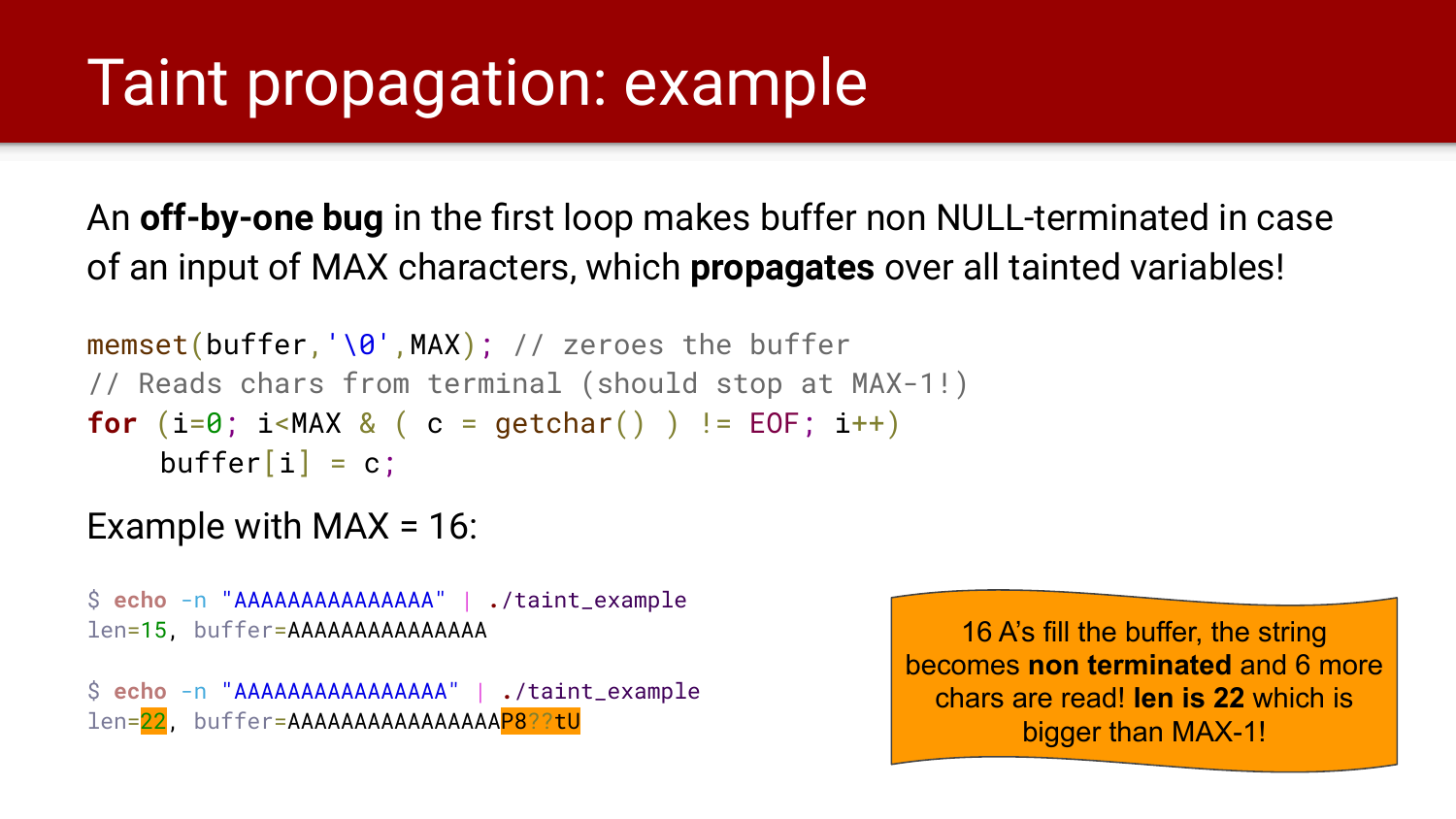### **Sanitization**

Taint can be removed by **sanitization**

Two approaches:

**Replacement**: out of domain values for restricted sinks are **replaced** by in-domain values

**Termination**: out of domain value is detected and program either **terminates** or **skip** the code using that value

**Example (replacement)**: we NULL-terminate the string

 $buffer[MAX-1] = ' \0':$ 

**Example (termination)**: we check that it is null terminated

- **if**  $(\text{buffer}[\text{MAX-1}] := ' \ 0')$  $exit(1);$
- ⇒ buffer is now OK in restricted sinks requiring NULL-terminated strings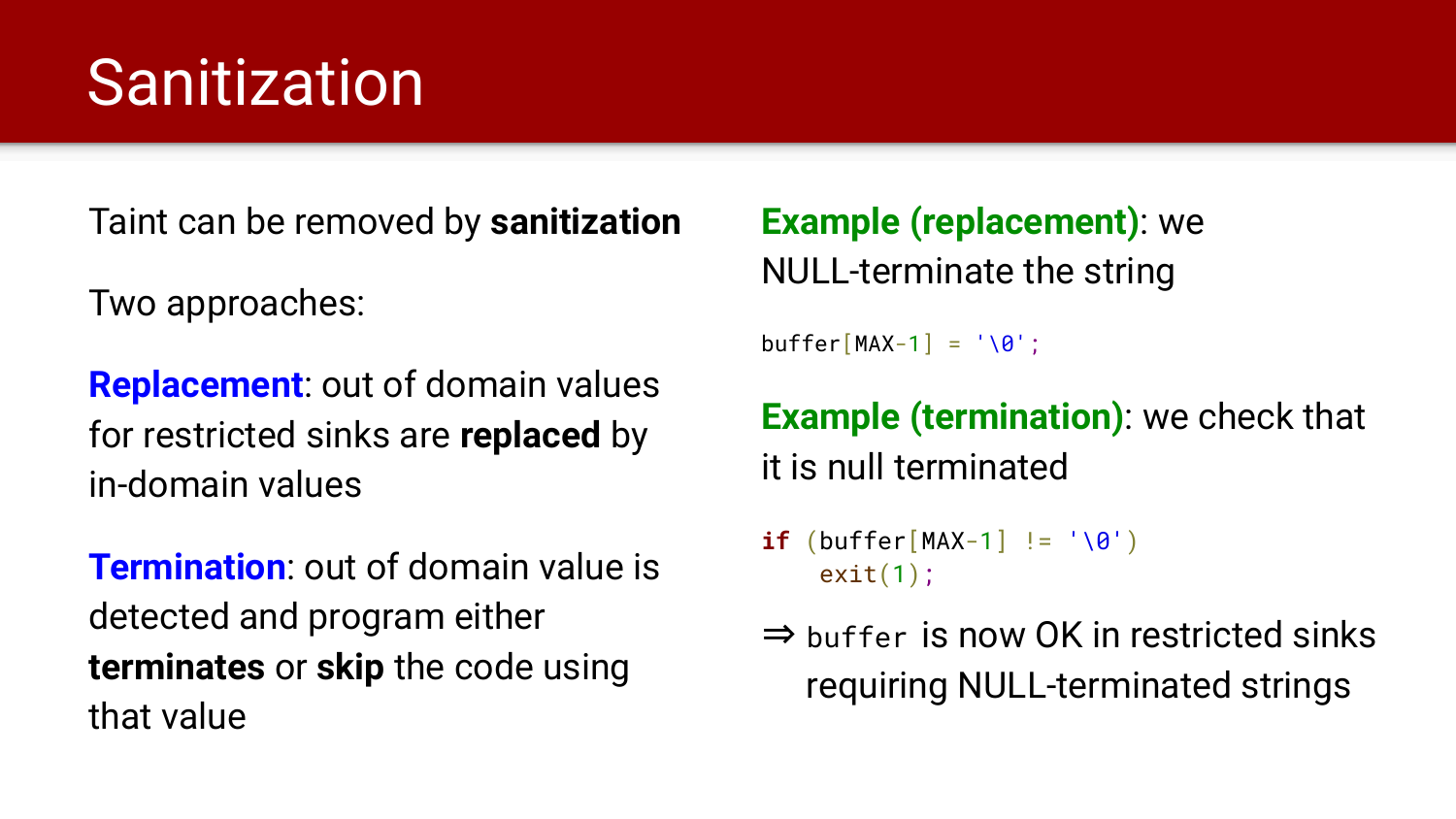# Secure Coding: SEI CERT

#### The [SEI CERT C Coding Standard](https://wiki.sei.cmu.edu/confluence/display/c/SEI+CERT+C+Coding+Standard)

provides **rules** and **recommendation** from the security coding community

- **Rules** provide normative **requirements** for code
- **Recommendations** provide **guidance** to improve the **safety**, **reliability**, and **security** of software systems.

#### **Audience**: programmers

Rules are requirements: violating a rule is usually a **bug** that might be **exploited**

A violation of a recommendation does not **necessarily** indicate the presence of a defect in the code

⇒ **guidelines** for safe and secure coding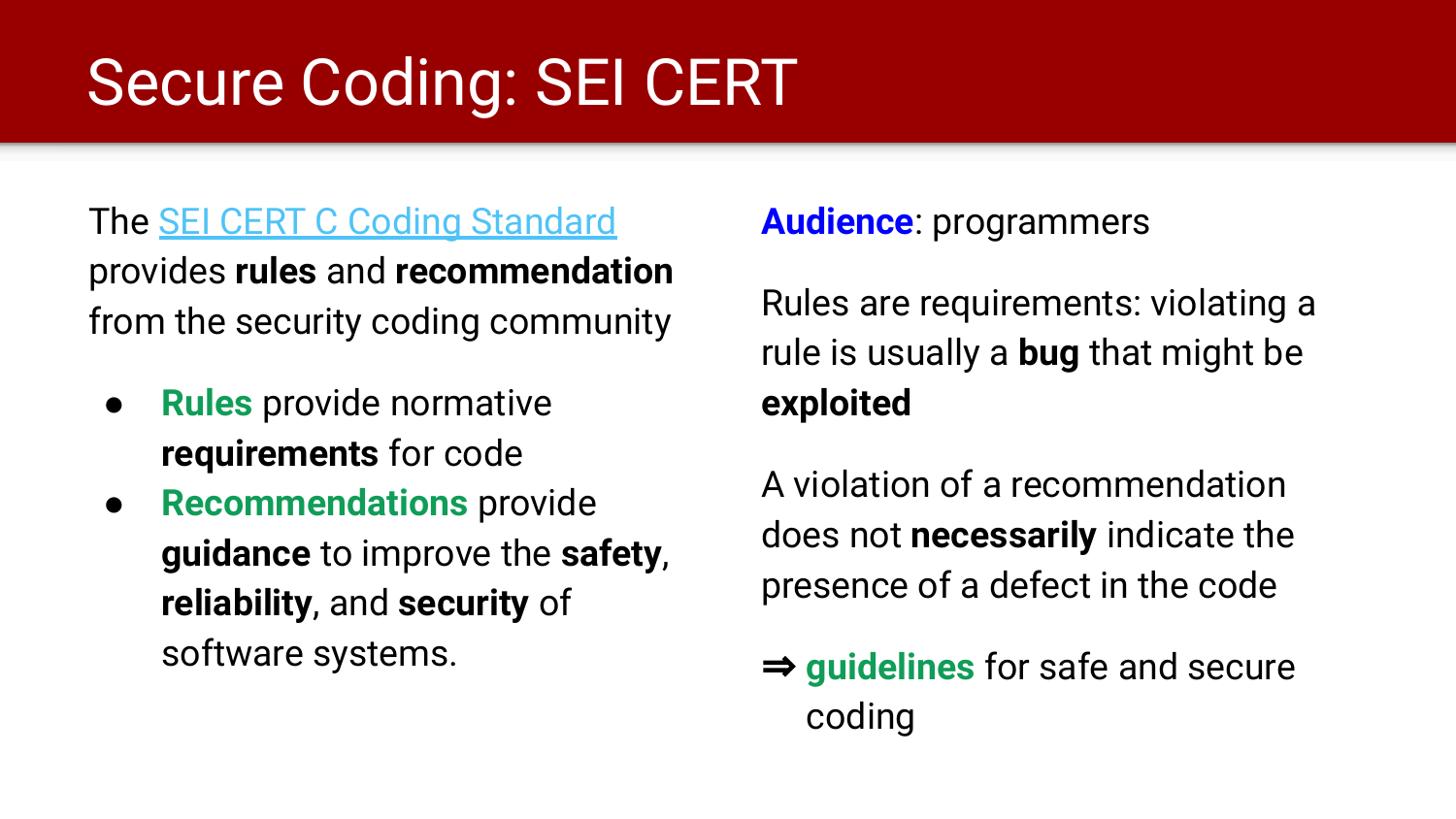### Risk assessment

An indication of

- potential **consequences** of not addressing a particular guideline
- the expected **remediation costs**

Used to **prioritize** the repair of rule violation

⇒ Violations that are more critical or less expensive will be repaired first

Each rule and recommendation has an assigned **priority**

Three values are assigned for each rule on a scale of 1 to 3 for



● **remediation cost**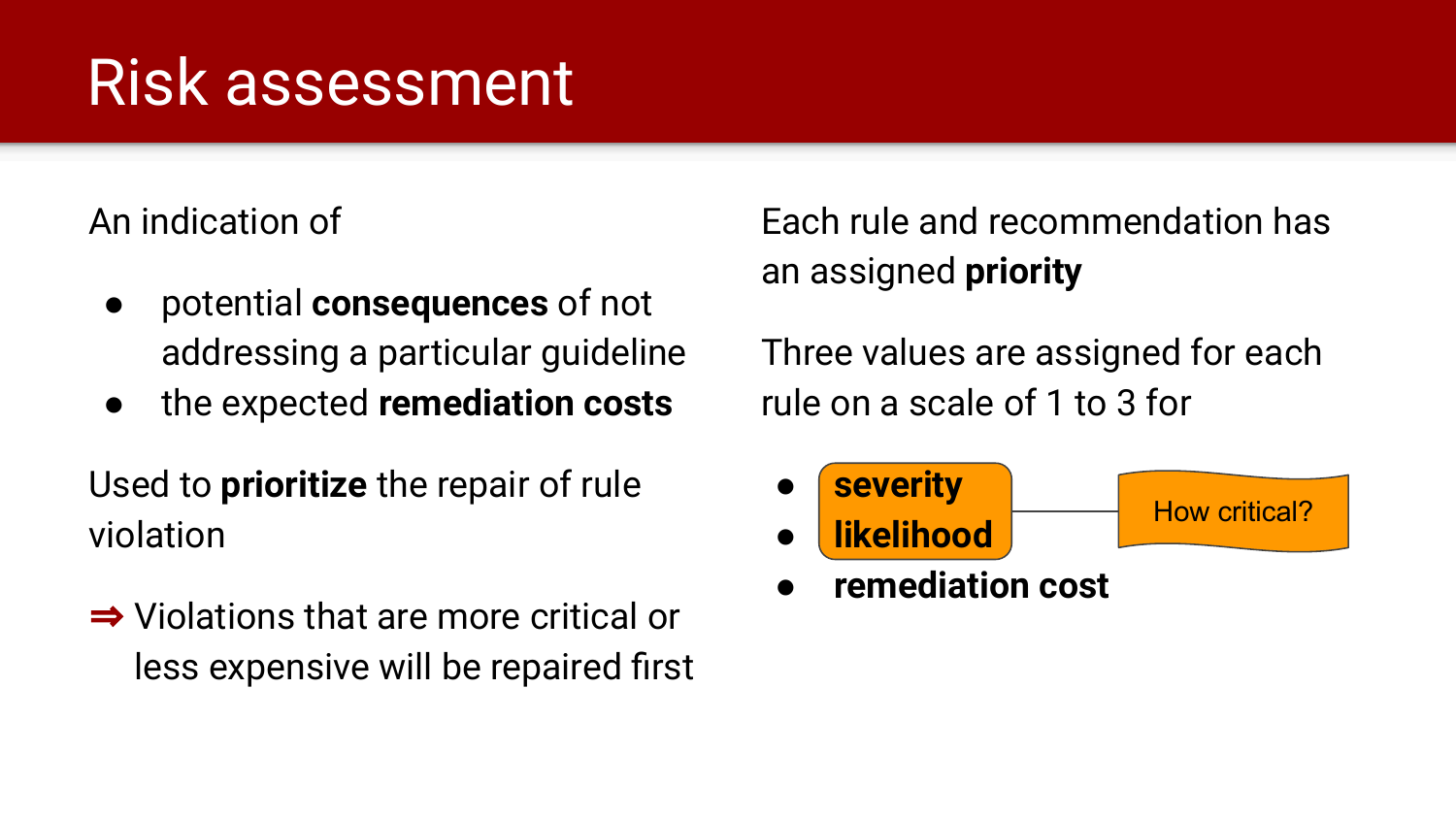

How **serious** are the **consequences** of the rule being ignored?

| <b>Value</b> | <b>Meaning</b> | <b>Examples of Vulnerability</b>                 |
|--------------|----------------|--------------------------------------------------|
|              | Low            | Denial-of-service attack, abnormal termination   |
|              | <b>Medium</b>  | Data integrity violation, information disclosure |
|              | High           | Run arbitrary code                               |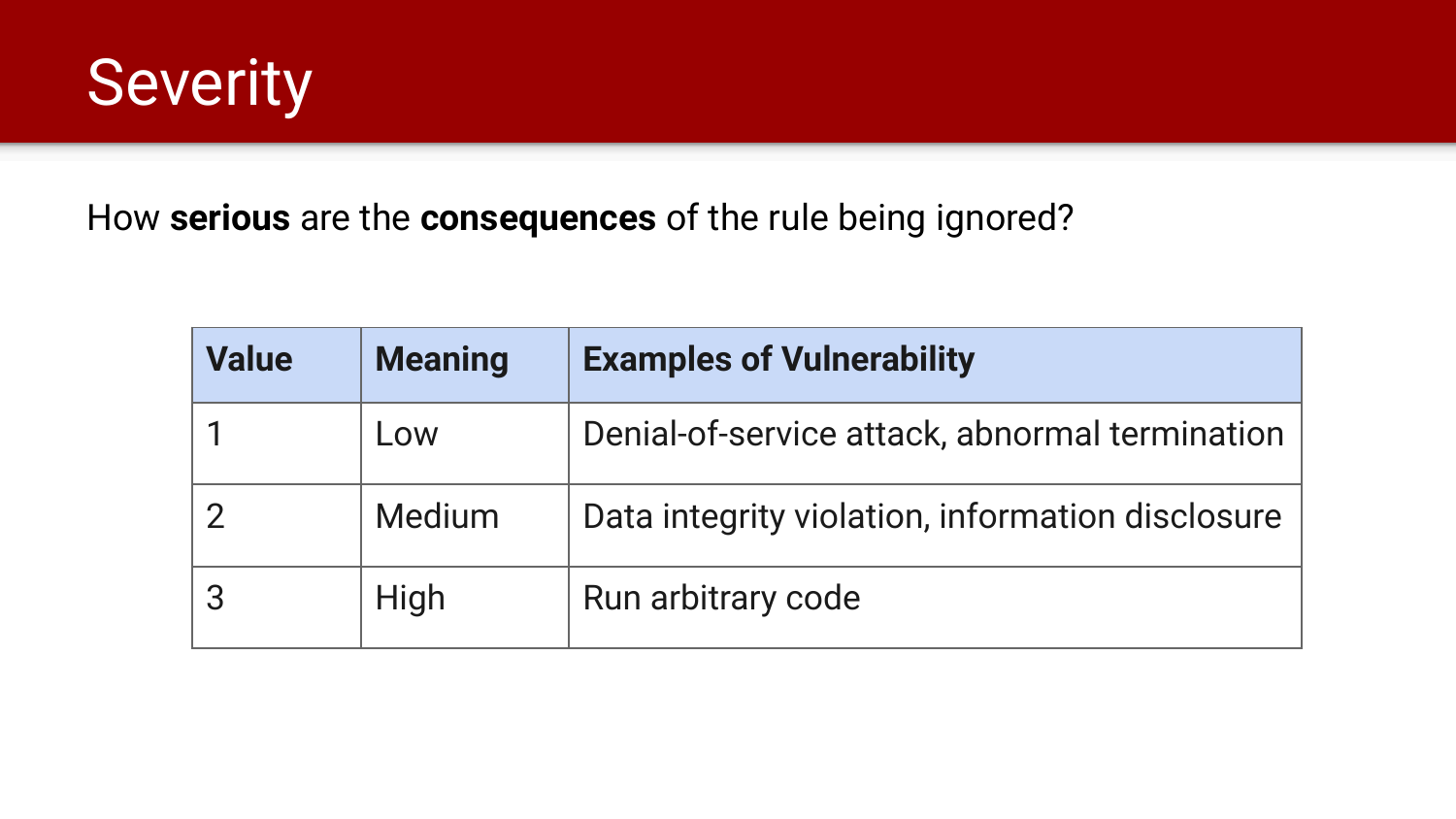

How likely is it that a flaw introduced by violating the rule can lead to an **exploitable vulnerability**?

| <b>Value</b>   | <b>Meaning</b>  |
|----------------|-----------------|
|                | <b>Unlikely</b> |
| $\overline{2}$ | Probable        |
| 3              | Likely          |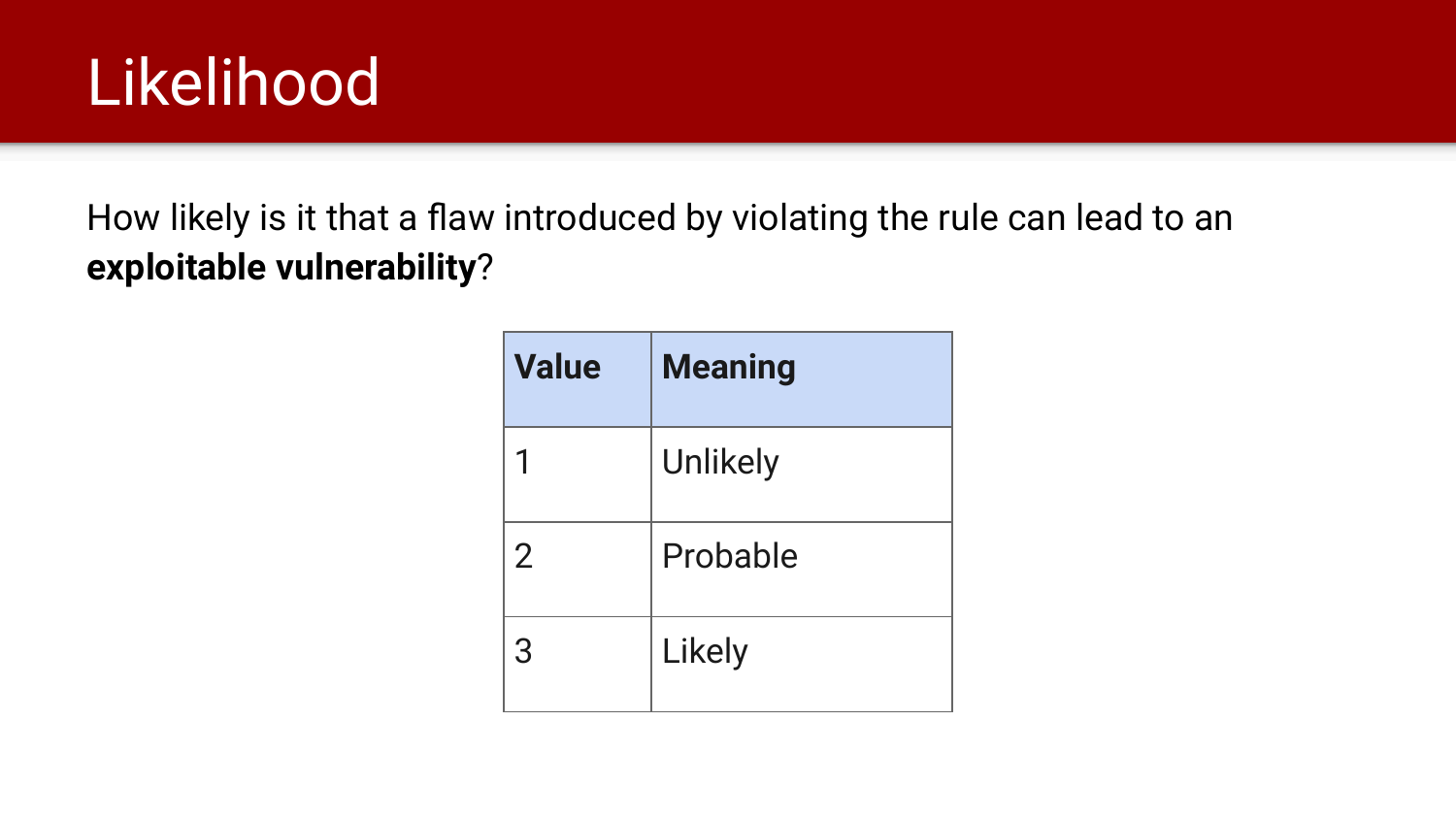#### Remediation cost

How **expensive** is it to comply with the rule?

| <b>Value</b> | <b>Meaning</b> | <b>Detection</b> | <b>Correction</b> |
|--------------|----------------|------------------|-------------------|
|              | High           | <b>Manual</b>    | Manual            |
|              | Medium         | Automatic        | <b>Manual</b>     |
|              | Low            | Automatic        | Automatic         |

Note: Low has higher score than High  $\Rightarrow$  Fix low expensive flaw first!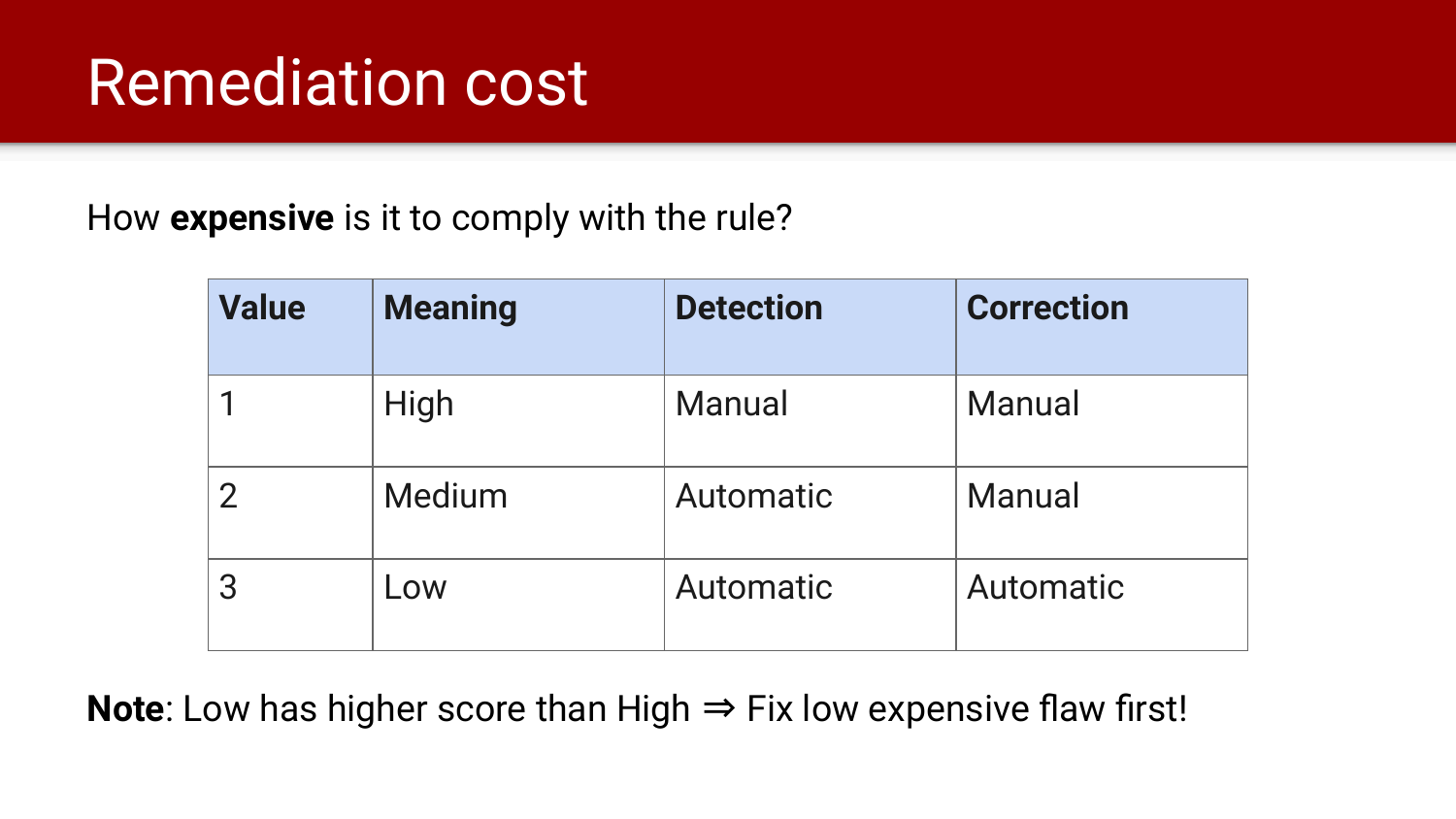#### Priorities and levels

**Severity**, **likelihood**, and **remediation cost** are multiplied together. Product ranges from 1 to 27 with 10 possible values: 1, 2, 3, 4, 6, 8, 9, 12, 18, 27

| Level | <b>Priorities</b> | <b>Possible interpretation</b>                   |
|-------|-------------------|--------------------------------------------------|
| L1    | 12, 18, 27        | High severity, likely, inexpensive to repair     |
| L2    | 6, 8, 9           | Medium severity, probable, medium cost to repair |
| L3    | 1, 2, 3, 4        | Low severity, unlikely, expensive to repair      |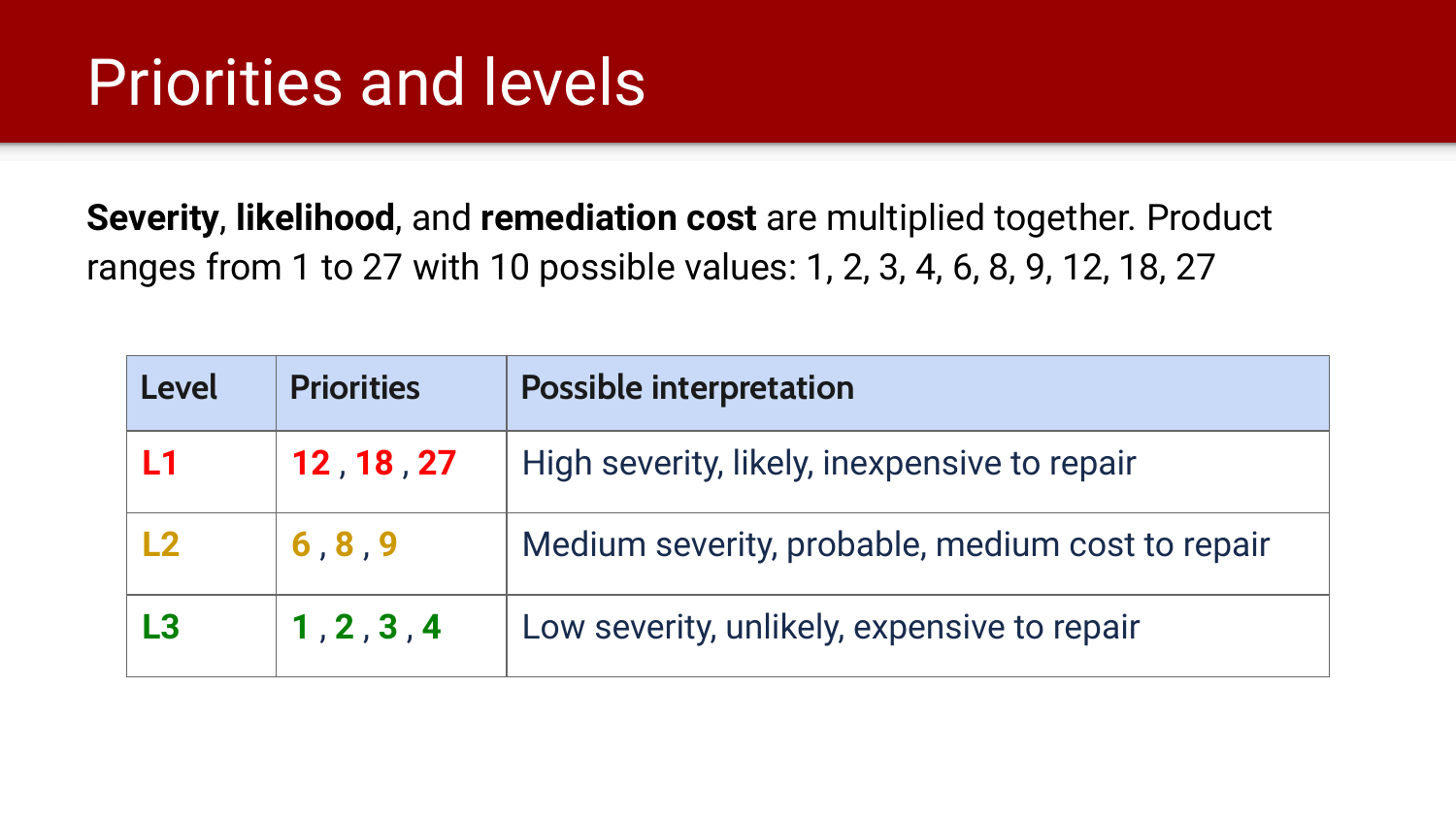#### Priorities and levels



(picture from [SEI CERT\)](https://wiki.sei.cmu.edu/confluence/display/c/How+this+Coding+Standard+is+Organized)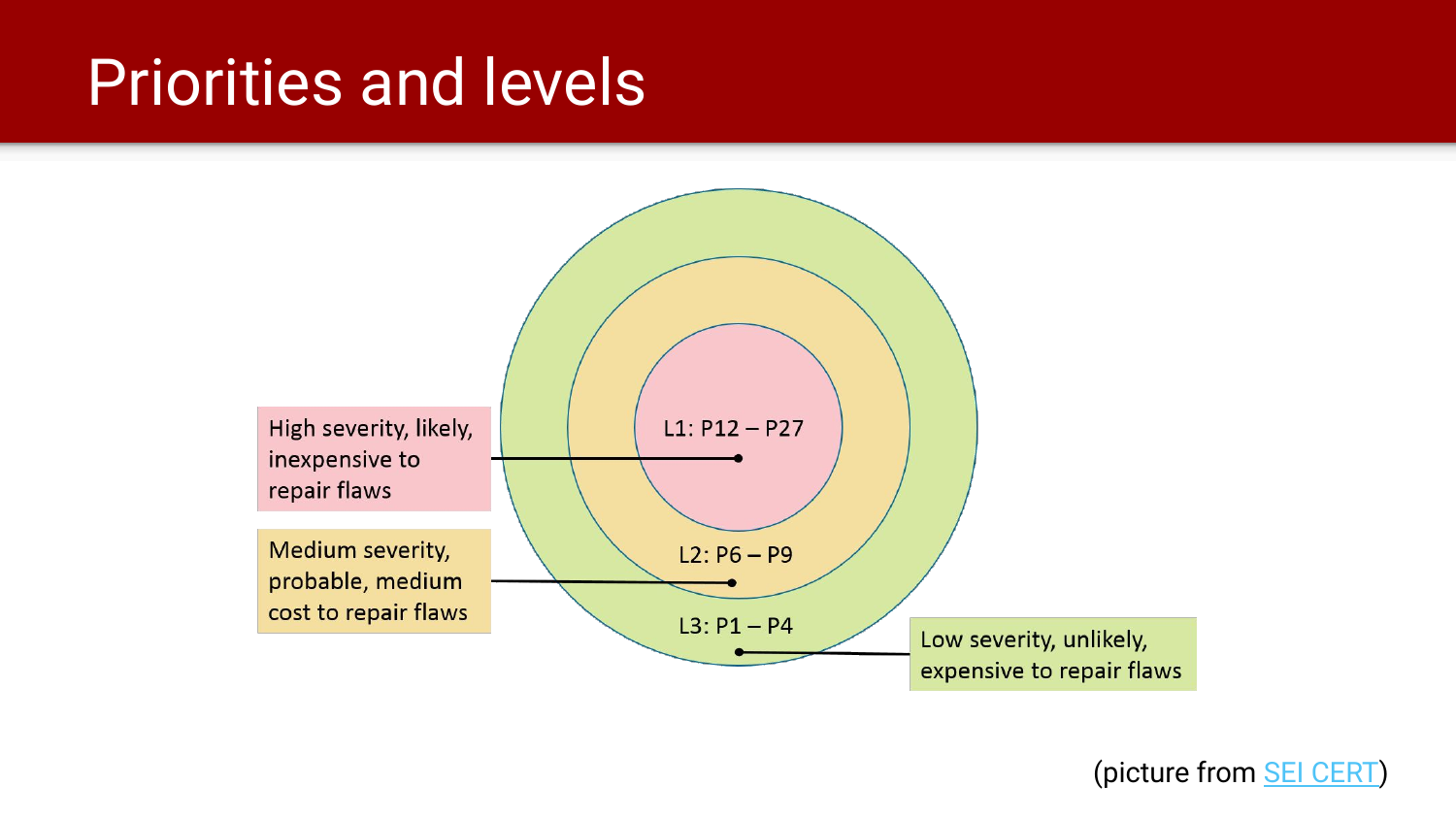*[ARR30-C](https://wiki.sei.cmu.edu/confluence/display/c/ARR30-C.+Do+not+form+or+use+out-of-bounds+pointers+or+array+subscripts). Do not form or use out-of-bounds pointers or array subscripts*

It is crucial that array indexes are always checked

```
enum { TABLESIZE = 100 };
static int table[TABLESIZE];
int *f(int index) {
   if (index < TABLESIZE) {
     return table + index;
   }
   return NULL;
}
```

```
USAGE: if (f(i)) // use *f(i)
```
 $*f(10) == table[10]$  $f(100) == NULL$ 

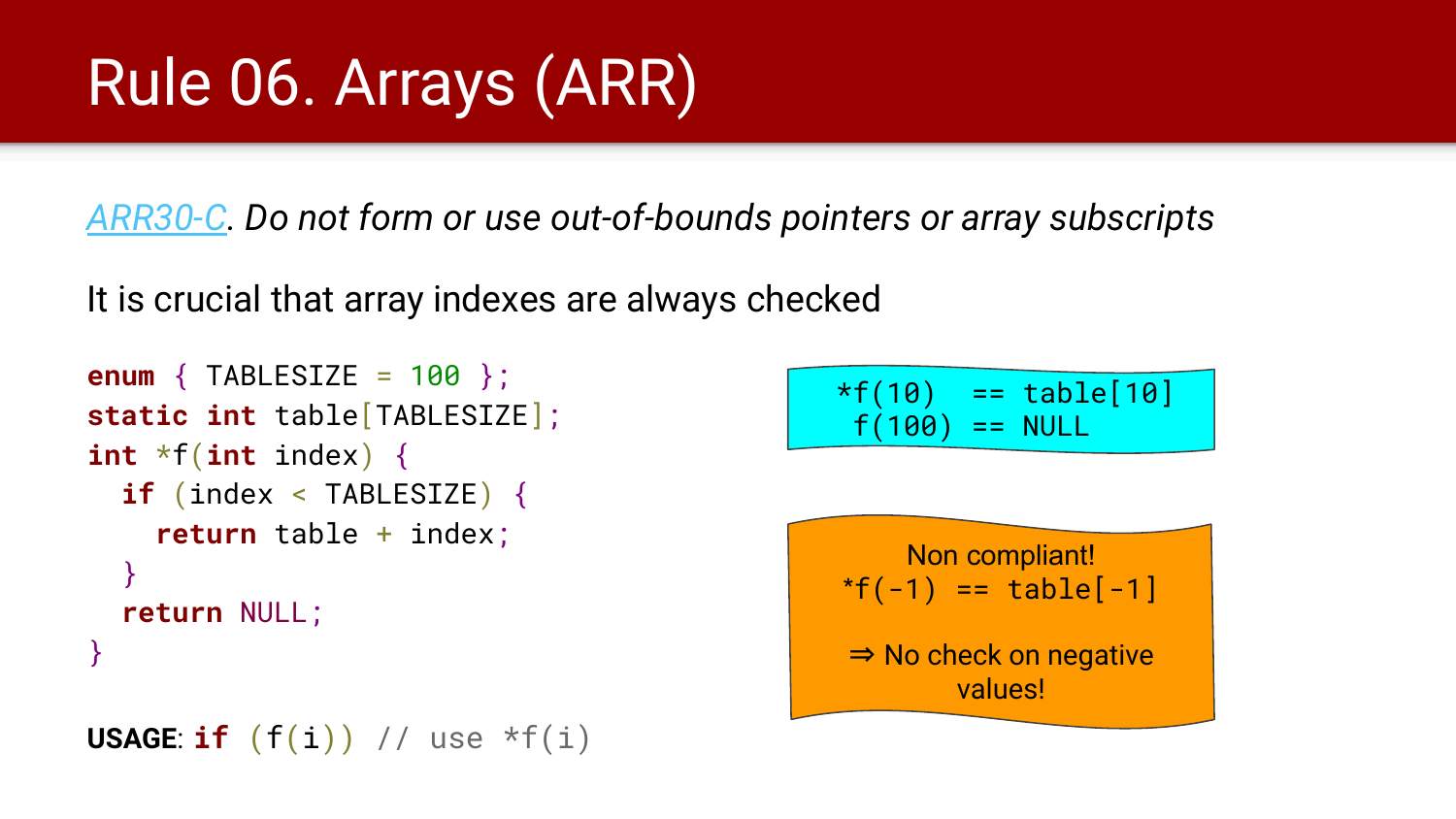Compliant version:

```
int *f(int index) {
  if (\frac{\text{index}}{\ })=0 && index < TABLESIZE) {
     return table + index;
   }
   return NULL;
}
```
Note: Now  $f(i)$  is NULL if index is out of bound!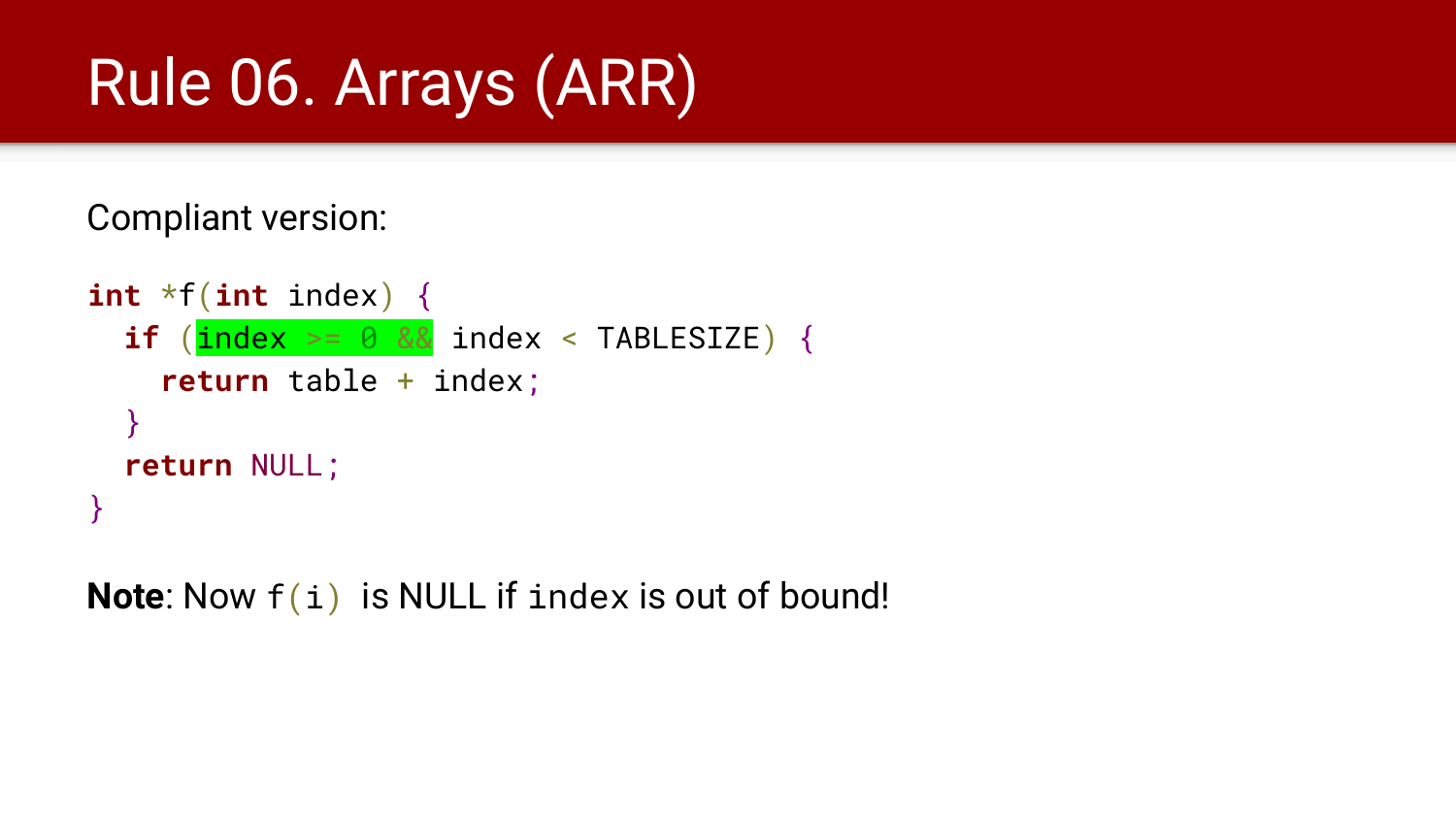Alternatively, we can use a stricter type:

```
int *f(size_t index) {
   if (index < TABLESIZE) {
     return table + index;
   }
   return NULL;
}
```
**Note**: **size\_t** is unsigned so it is enough to check that index < TABLESIZE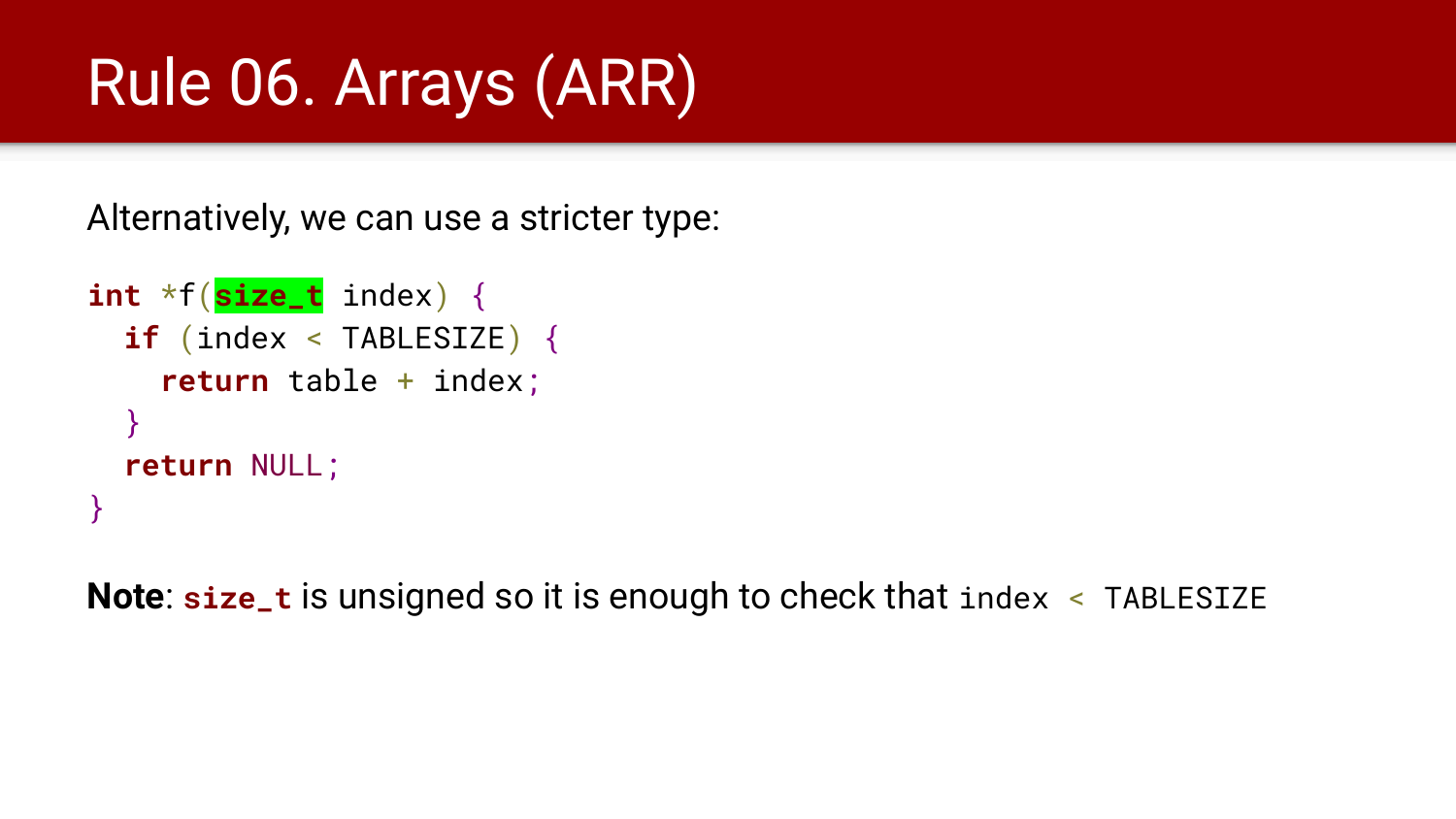Out-of-range pointers can result in **buffer overflow**: code execution, access to sensitive information, data corruption, denial of service (**high severity**)

Overflow is **likely** to be exploitable and cannot be detected automatically in many cases (**high remediation cost**)

| <b>Severity</b> | Likelihood | <b>Remediation</b><br>Cost | <b>Priority</b> | <b>Level</b> |
|-----------------|------------|----------------------------|-----------------|--------------|
| High            | Likely     | High                       |                 |              |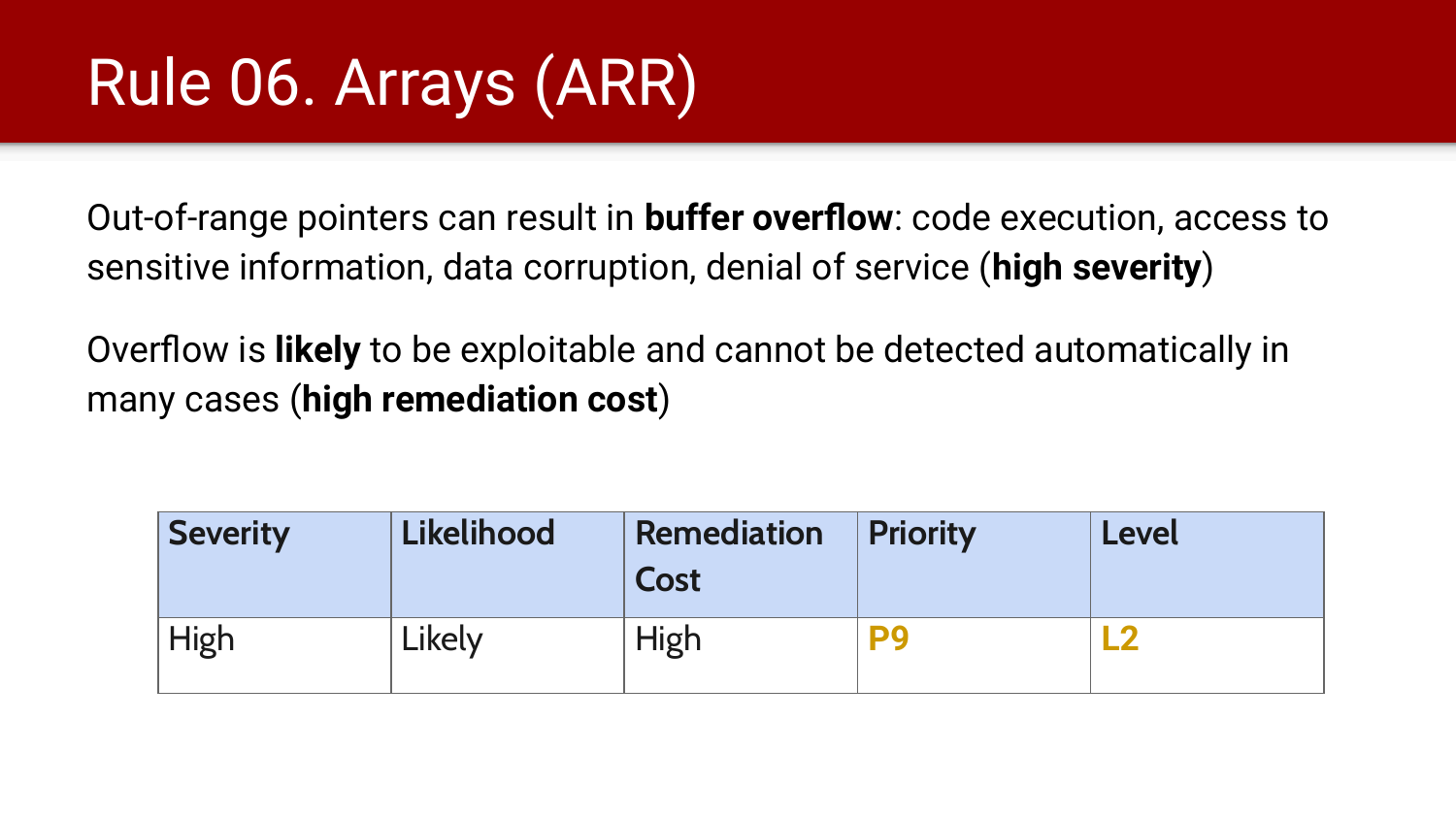# Rule 07. Characters and Strings (STR)

*[STR32-C.](https://wiki.sei.cmu.edu/confluence/display/c/STR32-C.+Do+not+pass+a+non-null-terminated+character+sequence+to+a+library+function+that+expects+a+string) Do not pass a non-null-terminated character sequence to a library function that expects a string*

⇒ **Restricted sink**: passing a character sequence that is not null-terminated can result in accessing memory that is outside the bounds of the object

#### **Example**:

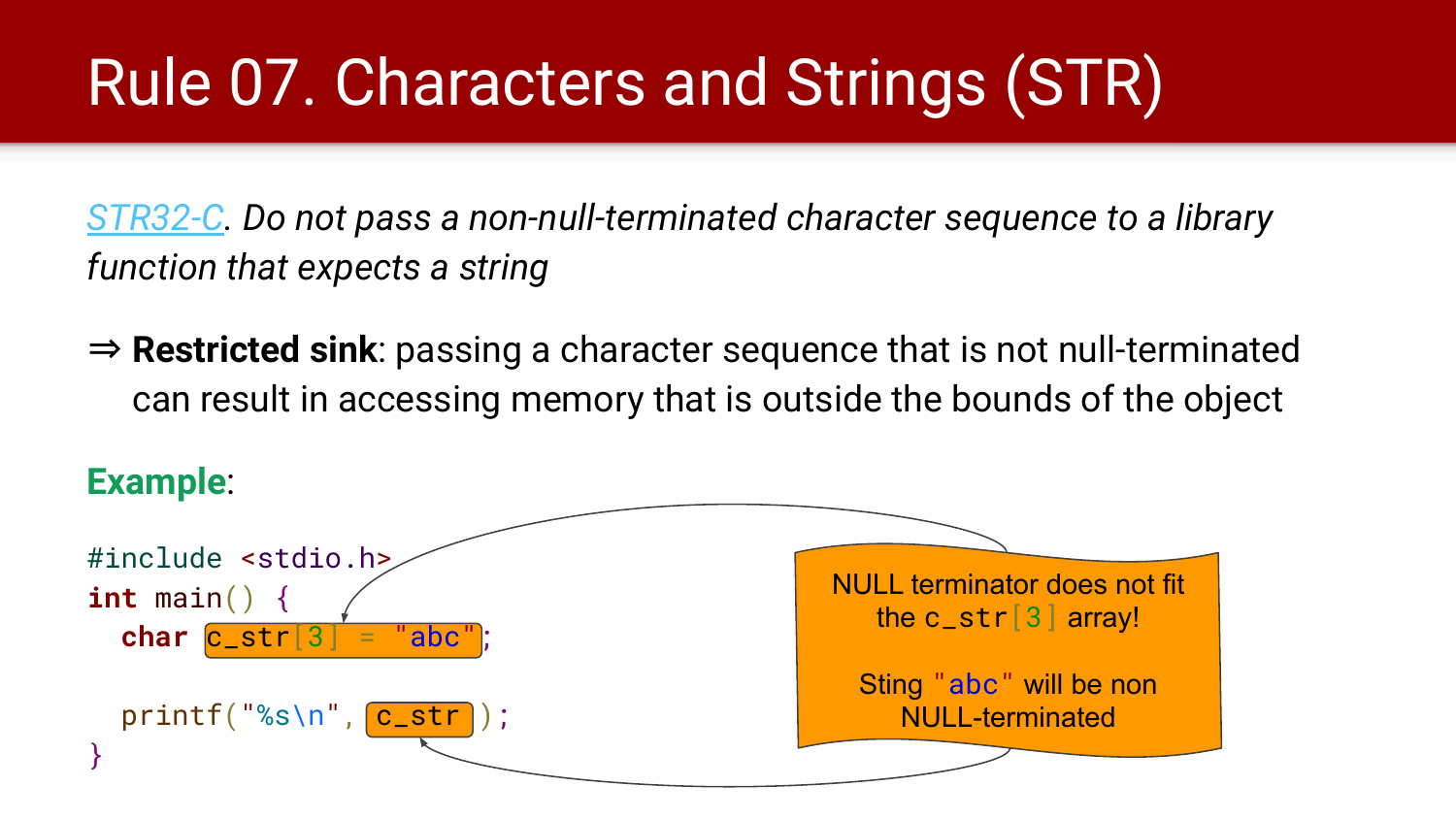### Is the bug exploitable?

Is the previous program vulnerable?

 $\Rightarrow$  It depends on what is after the non NULL-terminated string!

```
int main() \{char c_str1[3] = "abc";
 char c_str2[3] = "def";
  printf("%s\n", c_str1);
}
```
OUTPUT: abcdef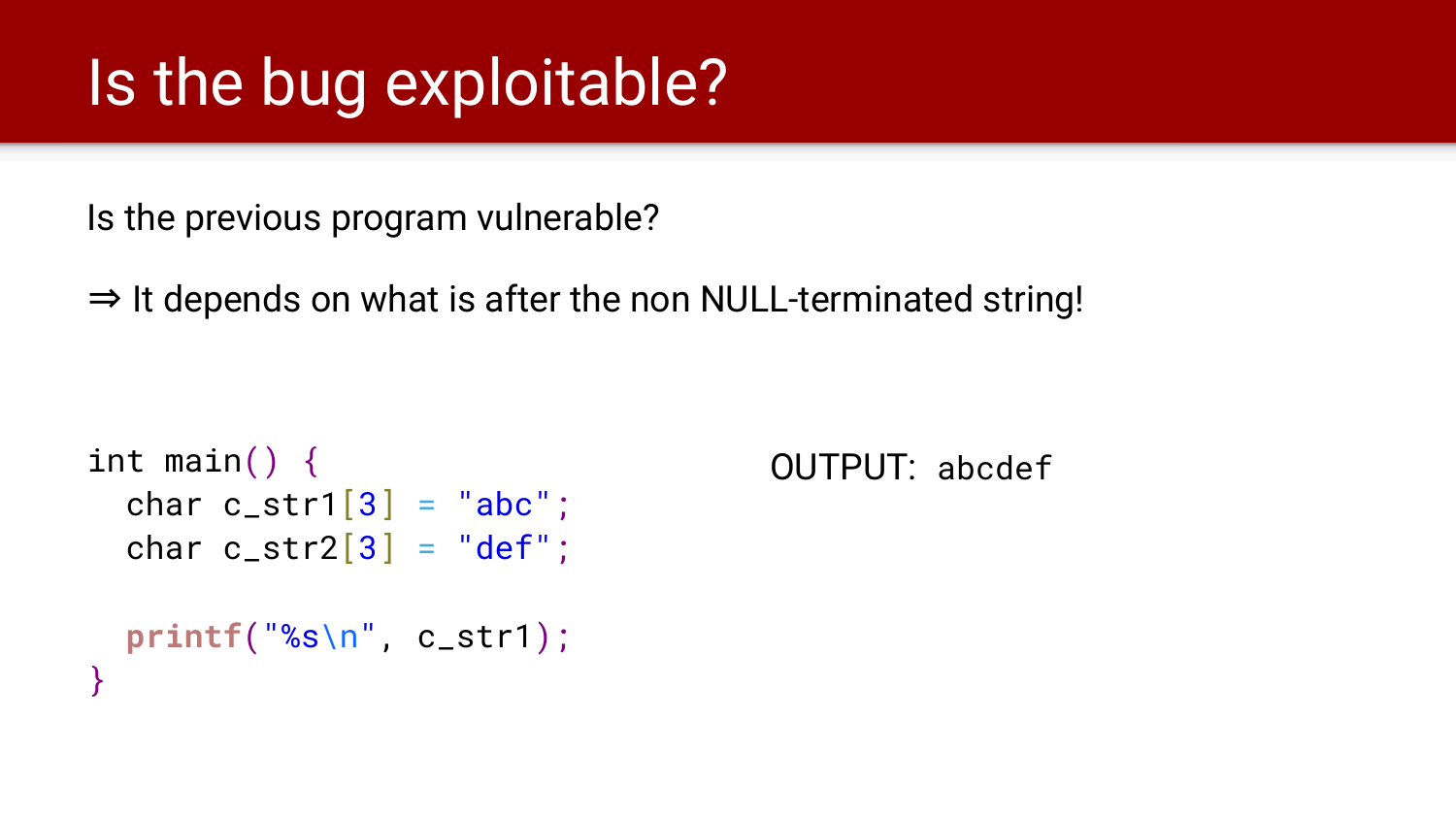# Fixing the code

Compliance can be achieved following recommendation [STR11-C](https://wiki.sei.cmu.edu/confluence/display/c/STR11-C.+Do+not+specify+the+bound+of+a+character+array+initialized+with+a+string+literal): *Do not specify the bound of a character array initialized with a string literal*

 $\Rightarrow$  Size is computed appropriately to NULL-terminate the string!

```
#include <stdio.h>
int main() \{char c_str[] = "abc"; printf("%s\n", c_str);
}
```
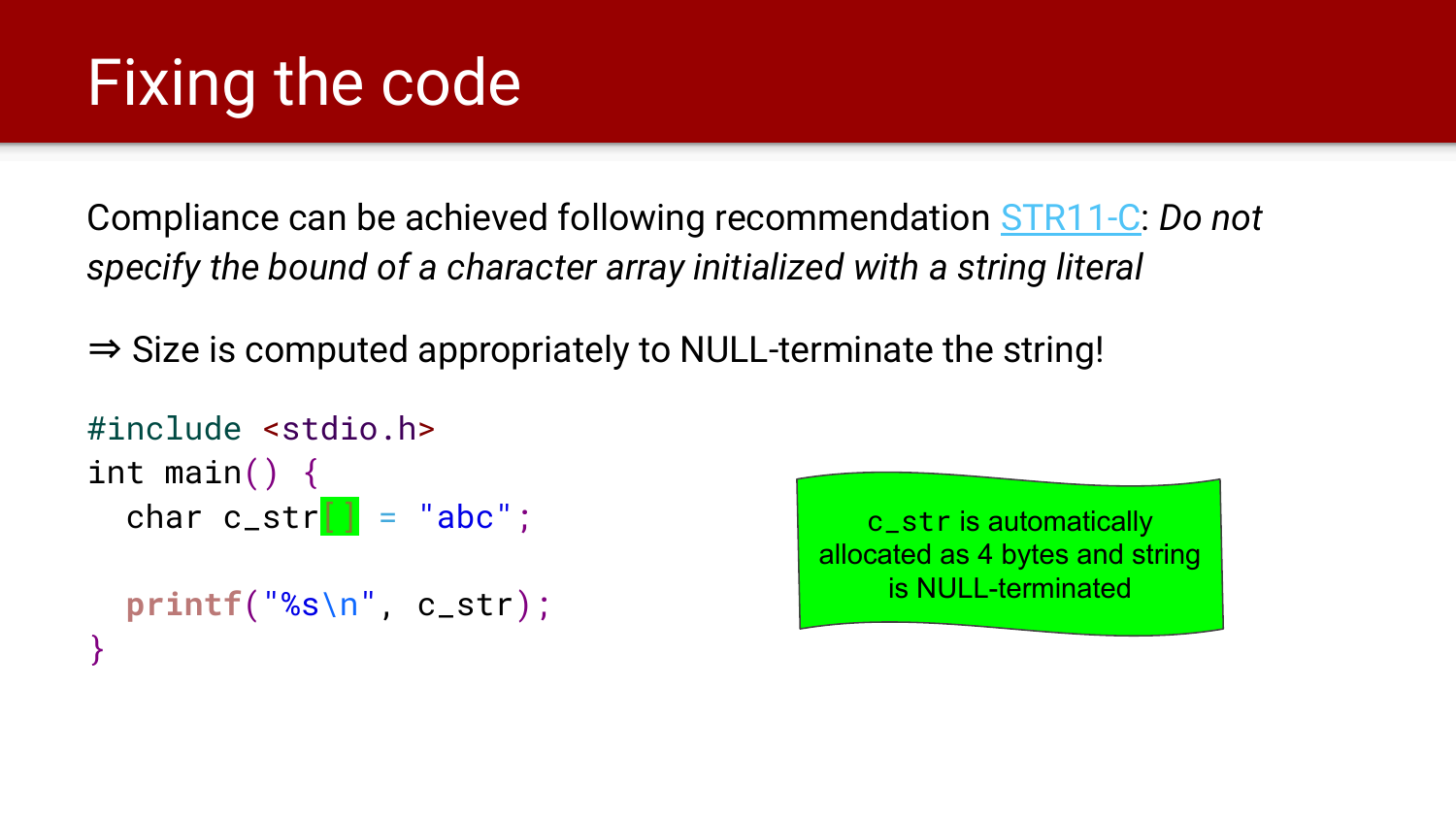# Rule 07. Characters and Strings (STR)

Non-terminated strings can result in **buffer overflow**: code execution, access to sensitive information, data corruption, denial of service (**high severity**)

Vulnerability depends on the context and is **probable** to be exploitable and can be detected automatically in many cases (**medium remediation cost**)

| <b>Severity</b> | Likelihood | <b>Remediation</b><br>Cost | <b>Priority</b> | <b>Level</b> |
|-----------------|------------|----------------------------|-----------------|--------------|
| High            | Probable   | <b>Medium</b>              | <b>P12</b>      |              |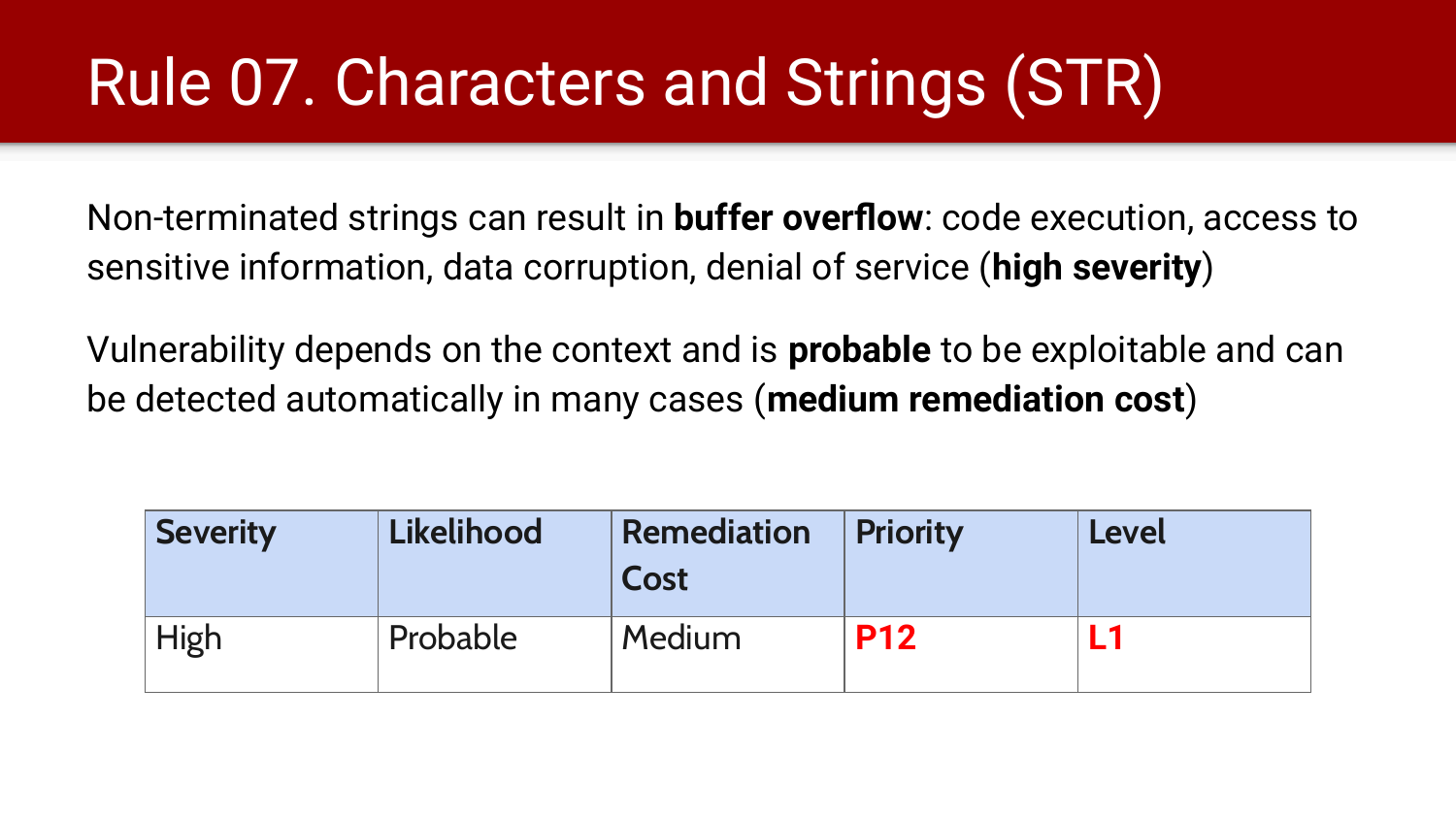#### More examples

- **Rule 07. Characters and Strings (STR)**: *[STR31-C.](https://wiki.sei.cmu.edu/confluence/display/c/STR31-C.+Guarantee+that+storage+for+strings+has+sufficient+space+for+character+data+and+the+null+terminator) Guarantee that storage for strings has sufficient space for character data and the null terminator* ⇒ Typical off-by-one error!
- **Recommendation 07. Characters and Strings (STR)**: *[STR07-C.](https://wiki.sei.cmu.edu/confluence/display/c/STR07-C.+Use+the+bounds-checking+interfaces+for+string+manipulation) Use the bounds-checking interfaces for string manipulation.* Notice that strncpy might leave the string unterminated  $\Rightarrow$  BSD strlcpy is safer!
- **Rule 10. Environment (ENV)**: *[ENV33-C.](https://wiki.sei.cmu.edu/confluence/pages/viewpage.action?pageId=87152177) Do not call system()*. Use of the system() function can result in exploitable vulnerabilities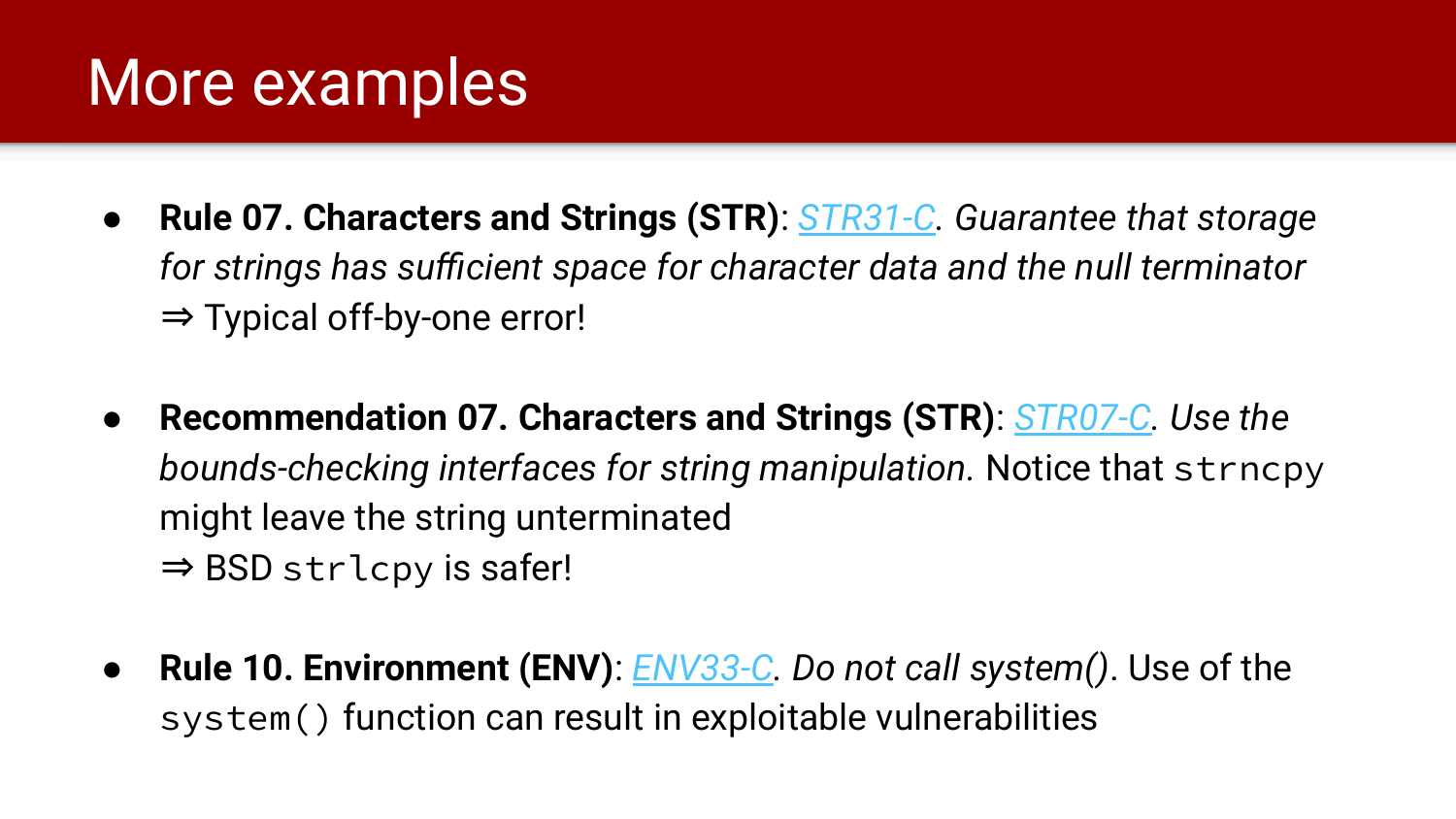### **String manipulation**

strcpy(dst,src) copies src, including NULL, to the buffer pointed to by dst.

⇒ dst must be **large enough** to receive the copy to prevent **overflows**!

strncpy(dst,src,n) is similar, except that at most n bytes of src are copied

**NOTE**: If there is no NULL byte among the first n bytes of src, the string placed in dst will not be NULL-terminated!

BSD offers safer versions of these functions:

strlcpy(dst,src,n) copies at most n-1 bytes to dst and always adds a terminating NULL byte